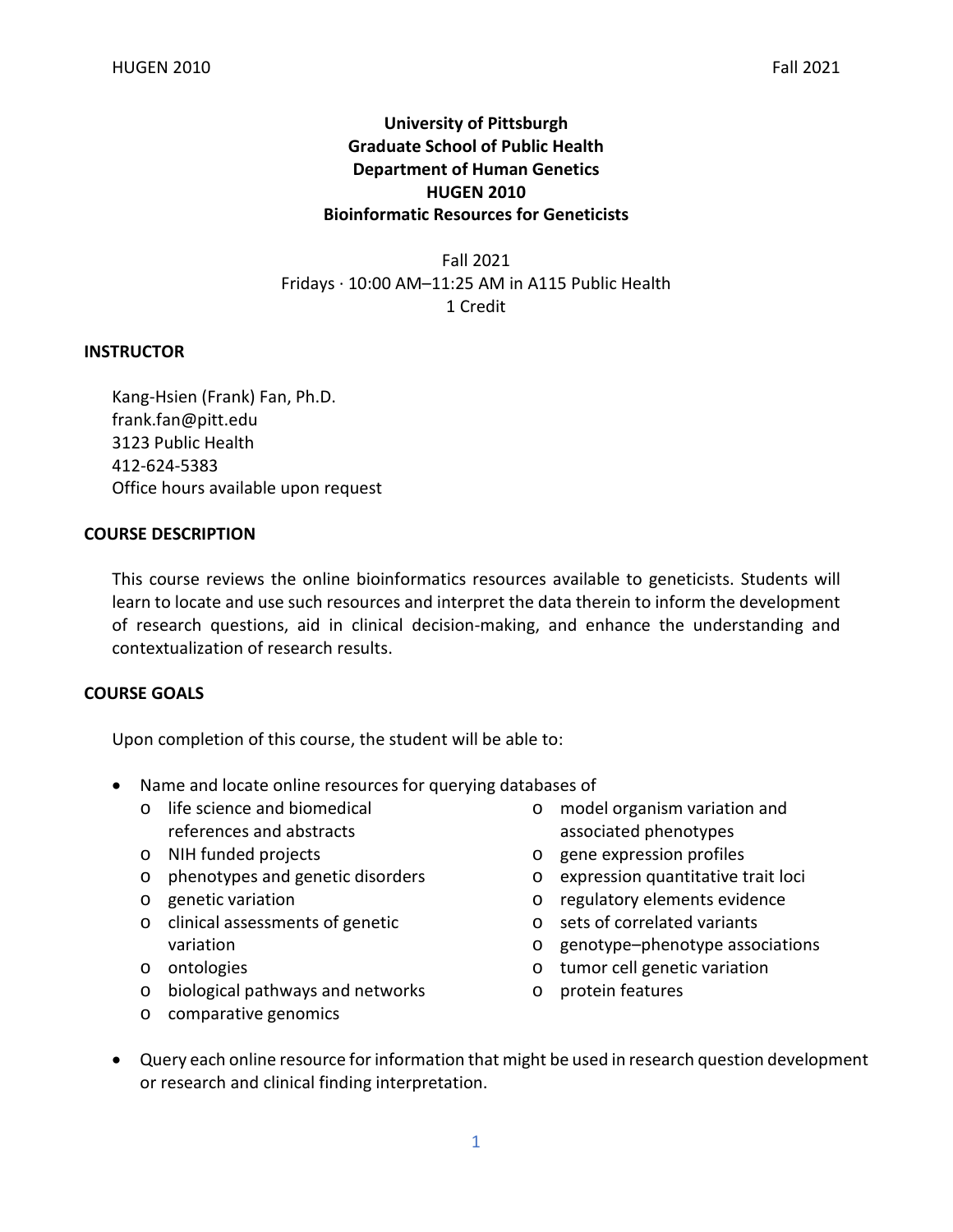#### HUGEN 2010 Fall 2021

## **COURSE PREREQUISITES / COREQUISITES**

HUGEN 2022 · Human Population Genetics HUGEN 2040 · Molecular Basis of Human Inherited Disease

#### **LEARNING ACTIVITIES**

Class sessions will consist of 30 minutes of lecture followed by 60 minutes of interactive lab. Lab time will be hands-on online activities scaffolded to advance from a cookbook activity with a welldefined answer to open-ended searches that simulate students' future graduate and professional activities and questions.

#### **LEARNING MANAGEMENT SYSTEM**

This course uses Canvas [\(canvas.pitt.edu\)](http://canvas.pitt.edu/) as its learning management system.

## *Accessibility*

Ensuring an accessible and pleasant experience to all users, regardless of disability, is a key focus of Canvas. The Canvas platform was built using the most modern HTML and CSS technologies and is committed to W3C's Web Accessibility Initiative and  $§508$  guidelines.

#### **COURSE MATERIALS**

## *Required Equipment and Software*

All students will need access to a computer with a web browser (Chrome, Safari, Firefox, Internet Explorer, Opera) and the Internet. Students who do not have a computer may borrow a laptop from the Department of Human Genetics for use. Contact Dr. Fan for more information.

#### *Reading*

There is no required textbook for this course. Recommended and optional readings will be made available through Canvas.

#### **ADDITIONAL RESOURCES**

Additional bioinformatics resources, software and training can be found through the Health Sciences Library [\(www.hsls.pitt.edu\)](http://www.hsls.pitt.edu/); the Molecular Biology Information Service of the Health Science Library System [\(hsls.pitt.edu/molbio\)](http://hsls.pitt.edu/molbio); and the school's dedicated librarian (Helena VonVille [https://www.hsls.pitt.edu/staff/helena-vonville\)](https://www.hsls.pitt.edu/staff/helena-vonville)

You could also submit a [help ticket](https://www.hsls.pitt.edu/ask-a-molbio-specialist) to Molecular Biology Information Service via HSLS for additional information.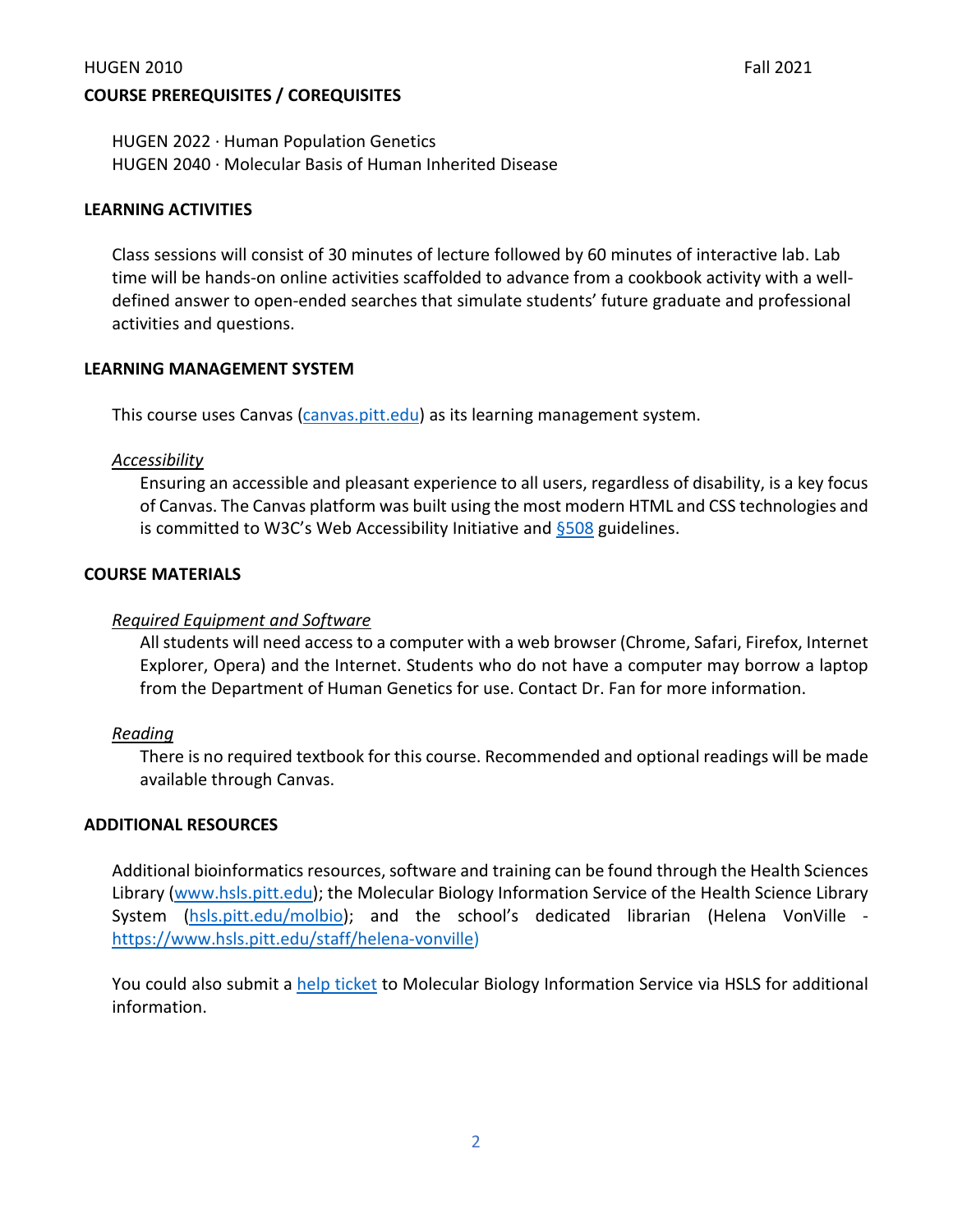#### HUGEN 2010 Fall 2021

#### **EVALUATION AND GRADING**

All evaluations are graded pass/fail. Evaluation will be based on the following components:

#### *Online Syllabus Review*

There will be one (1) online syllabus review consisting of a series of questions posed online through a Google Form about the syllabus.

The online syllabus review is passed by correctly answering 80% of its tasks. If the online syllabus review is failed, it may be retaken as many times as necessary to pass it before the end of the University add/drop period (in Fall 2021, that is Fri Sep 10). Retaking the syllabus review does not use mulligans (described in the late policy below).

The initial deadline for submission of the online syllabus review is Fri Sep 3 at 10:00 AM. A failed syllabus review can be retaken until Fri Sep 10 at 10:00 AM ET.

#### *Online Assignments*

There will be twelve (12) online assignments consisting of a series of questions posed online through a Google Form. For each week's module, students will be tasked to find information using that resource or resources covered in the module.

An online assignment is passed by correctly answering 80% of its tasks.

Searching databases requires attention to detail, the search results for **rs13** and **rs31** are very different and will not necessarily be obviously wrong to you. Answers that differ in orthography, such as **chr13 at 100 bp** vs **13:100** are acceptable, but ones that differ like **chr13** and **chr31** are not. Outside the classroom, if your supervisor asked for information about chr13 and you came to them with information about chr31, you'd have to go back and get the correct information, and we are following a similar model here. (Of course, much less leeway might be given in your ultimate profession to such typos.) There is no partial credit, even for obvious typos.

The deadline for submission of online assignments is Friday at 10:00 AM before the class. For example, the online assignment for the module discussed on Fri Sep 10 is due on Fri Sep 17 at 10:00 AM.

A late assignment is failed unless you use a mulligan (described in the late policy below).

#### *In-Class Group Activity*

There will be one (1) final in-class group activity. Students will be divided into groups of four or five. Each group will be tasked with answering a series of questions, via a shared Google Doc, about an assigned phenotype and genes and genetic variants related to it using the resources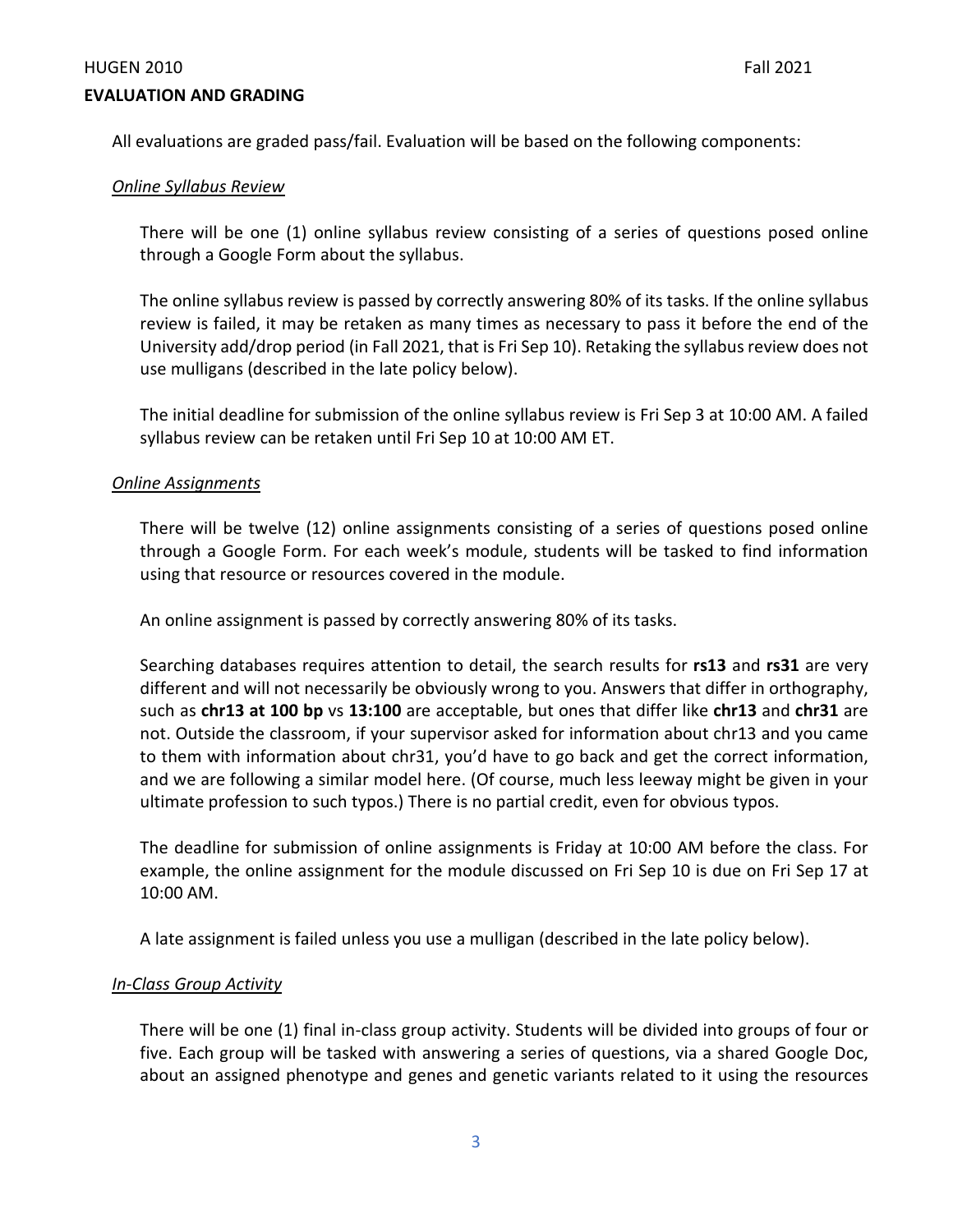reviewed in class. For each question the group will also be asked to identify the resource used to answer the question.

The in-class group activity is passed by correctly answering 80% of its questions.

## *Late Policy & Revision Policy · Mulligans*

Each student begins the term with five (5) "mulligans." Each mulligan can be used for

- (a) a 24-hour extension on an online assignment or
- (b) the opportunity to retake an online assignment.

Additional 24-hour extensions on an online assignment can be taken using additional mulligans. For example, an assignment turned in 50 hours late would use three mulligans—one for the first extension up to 24 hours after the deadline, one for the second up to 48 hours after the deadline, and a third for the third up for 72 hours after the deadline.

An online assignment can only be retaken once. The retaken assignment is due one (1) week after the original assignment was due.

No mulligans are necessary to retake the syllabus review.

No mulligans can be used for the in-class group activity.

It is not necessary to ask for permission to use your mulligans. It is helpful to notify the instructor when you elect to take them to assist in tracking your progress in with the course.

If exigent circumstances arise that require extensions or exceptions beyond this policy, please contact Dr Fan at your earliest opportunity.

#### *Grading*

The grade for the class is determined by the number of online assignments that are passed and, additionally for an **A**, whether the group you are assigned to passes the in-class group activity. All students must pass the syllabus review to receive a D or higher.

For example, if you are striving for a B, you need to pass the online syllabus review and 10 of the 12 online assignments and you do not need to participate in the in-class group activity.

| <b>Online Syllabus Review</b> | 1/1  | 1/1  | 1/1   | 1/1   |
|-------------------------------|------|------|-------|-------|
| <b>Online Assignments</b>     | 8/12 | 9/12 | 10/12 | 11/12 |
| In-Class Group Activity       |      |      |       | 1/1   |

An **A+** can be earned by passing the online syllabus review, 11/12 online assignments, the in-class group activity, and by finishing the term with at least four unused mulligans.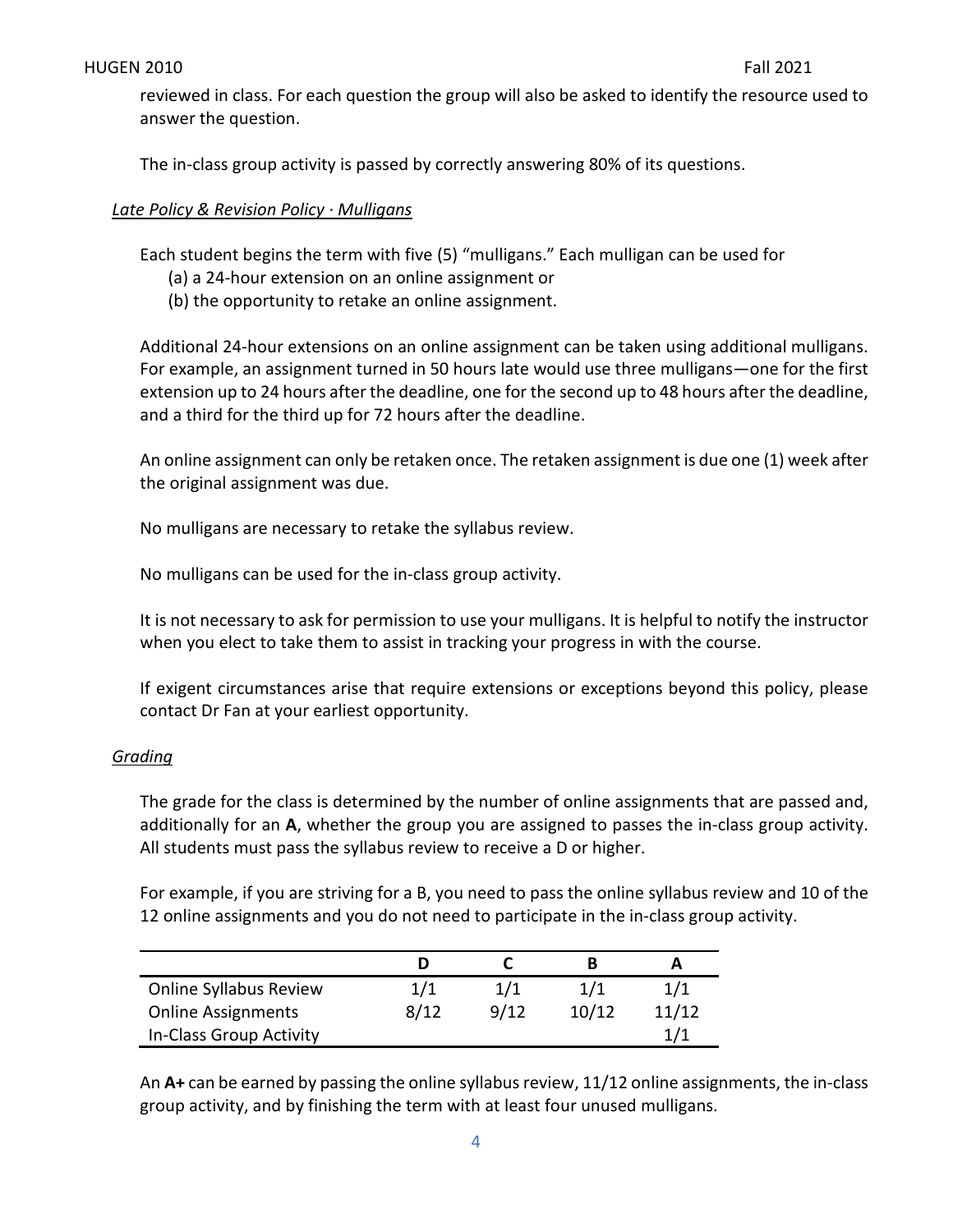# HUGEN 2010 **Fall 2021 SCHEDULE**

| <b>Module</b>  | <b>Date</b> | <b>Topic</b>                                               | <b>Databases</b>                                     | Instructor          |
|----------------|-------------|------------------------------------------------------------|------------------------------------------------------|---------------------|
| 1              | Fri Aug 27  | Introduction & Literature Informatics                      | HSLS, NCBI, PubMed, MyNCBI,<br>NIH RePORTER, bioRxiv | Frank Fan           |
| $\overline{2}$ | Fri Sep 3   | Genome Browsers 1                                          | <b>UCSC Genome Browser</b>                           | Frank Fan           |
|                | Fri Sep 10  | No Class - Human Genetics Retreat                          |                                                      |                     |
| 3              | Fri Sep 17  | Genome Browsers 2                                          | <b>UCSC Genome Browser</b>                           | Frank Fan           |
| 4              | Fri Sep 24  | <b>Variation Databases</b>                                 | dbSNP, gnomAD, BRAVO, GGV,<br>SNPedia                | <b>Ryan Minster</b> |
| 5              | Fri Oct 1   | Phenotype-Genotype Associations                            | GWAS Catalog, PheGenI                                | Frank Fan           |
| 6              | Fir Oct 8   | <b>Cancer Genetics &amp; Genomics</b>                      | GDC (TCGA), COSMIC                                   | Frank Fan           |
|                | Fri Oct 15  | No Class - Fall Break                                      |                                                      |                     |
| 7              | Fri Oct 22  | Comparative Genomics,<br>Data Integrators, & Accessibility | UCSC Genome Browser, MGI,<br>VEP, Color Oracle       | <b>Ryan Minster</b> |
| 8              | Fri Oct 29  | Gene Regulation<br>Polygenic Scores                        | GTEx, RegulomeDB, HaploReg<br><b>PGS Catalog</b>     | Frank Fan           |
| 9              | Fri Nov 5   | Ontologies, Pathways & Networks                            | Gene Ontology, Pathway<br>Commons, PANTHER, KEGG     | Frank Fan           |
| 10             | Fri Nov12   | Clinical Relevance 1                                       | ClinVar, OMIM                                        | Michelle Morrow     |
| 11             | Fri Nov 19  | <b>Clinical Relevance 2</b>                                | GTR, GeneTests                                       | Michelle Morrow     |
|                | Fri Nov 26  | No Class - Thanksgiving                                    |                                                      |                     |
| 12             | Fri Dec 3   | Proteomics<br>Miscellany                                   | UniProt, String, alphafold                           | Frank Fan           |
|                | Fri Dec 10  | In-Class Group Activity                                    |                                                      |                     |
|                | Fri Dec 17  | No Class                                                   |                                                      |                     |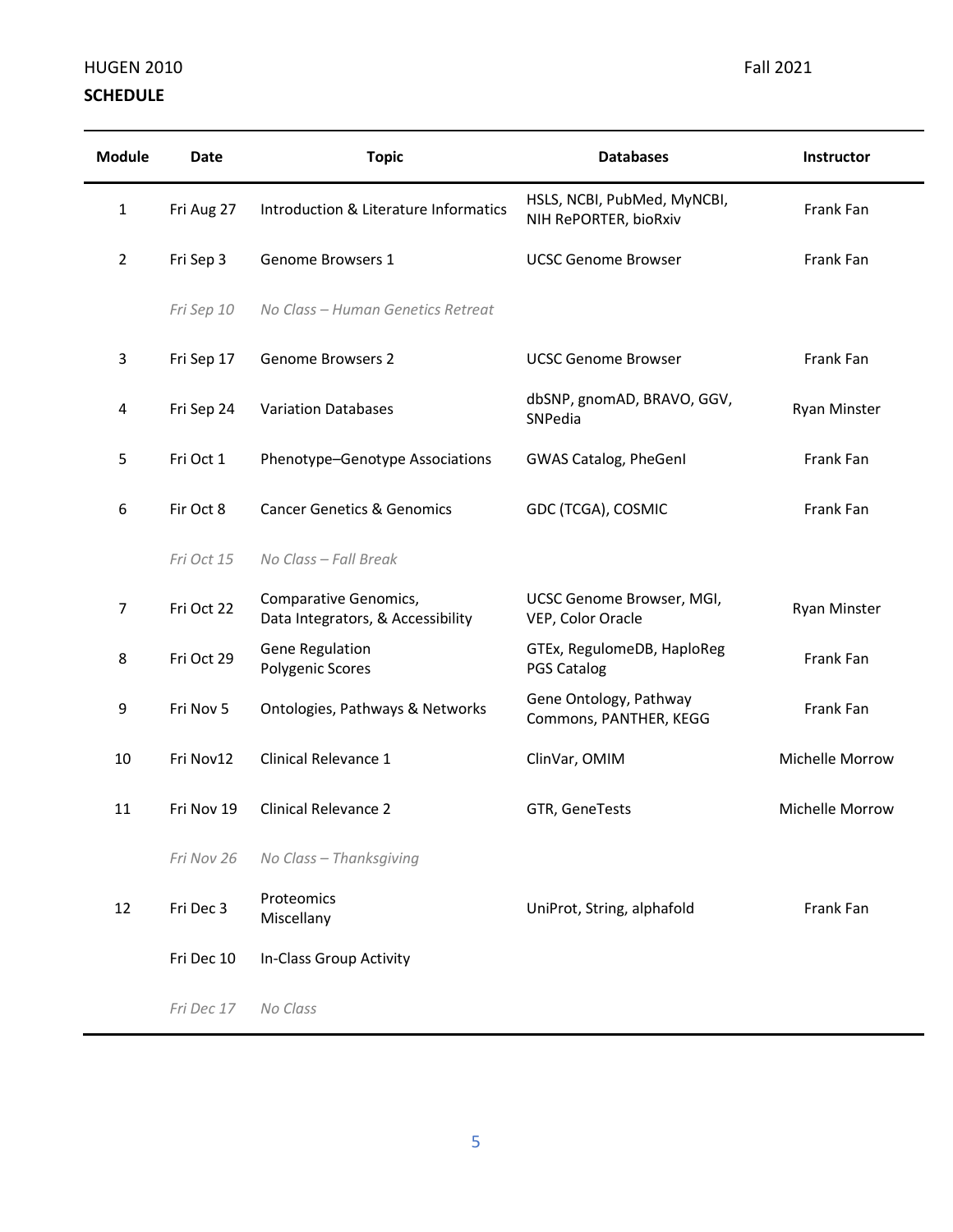## **Academic Integrity**

All students are expected to adhere to the school's standards of academic honesty. Cheating/plagiarism will not be tolerated. The Graduate School of Public Health's policy on academic integrity, which is based on the University policy, is available online in the Pitt Public Health Academic Handbook [www.publichealth.pitt.edu/home/academics/academic-requirements.](https://na01.safelinks.protection.outlook.com/?url=http%3A%2F%2Fwww.publichealth.pitt.edu%2Fhome%2Facademics%2Facademic-requirements&data=01%7C01%7CRobin.Leaf%40pitt.edu%7Cd2b682f8df1344a1488b08d5f7078713%7C9ef9f489e0a04eeb87cc3a526112fd0d%7C1&sdata=6ufA2nSlUetTPqxC3zE70WlE7mLMvNKznCNB7nQHwj0%3D&reserved=0) The policy includes obligations for faculty and students, procedures for adjudicating violations, and other critical information. Please take the time to read this policy.

#### **Plagiarism**

#### University policy:

Integrity of the academic process requires that credit be given where credit is due. Accordingly, it is unethical to present as one's own work the ideas, representations, words of another, or to permit another to present one's own work without customary and proper acknowledgement of sources.

A student has an obligation to exhibit honesty and to respect the ethical standards of the profession in carrying out his or her academic assignments. Without limiting the application of this principle, a student may be found to have violated this obligation if he or she:

- Presents as one's own, for academic evaluation, the ideas, representations, or words of another person or persons without customary and proper acknowledgment of sources.
- Submits the work of another person in a manner which represents the work to be one's own.

#### Source

To avoid plagiarism, you must give "customary and proper acknowledgment of sources" by appropriately and clearly identifying which thoughts are yours and which are others, and appropriately citing your sources.

Sophisticated plagiarism detection software will be used in this course. If plagiarism is detected, you will automatically receive a grade of zero for that assignment and the incident will be reported, as required, to your Dean.

## **Copyright Notice**

Course material may be protected by copyright. United States copyright law, 14 USC section 101, et sec., in addition to University policy and procedures, prohibit unauthorized duplication or retransmission of course materials. See [Library of Congress Copyright Office](http://www.copyright.gov/) and the [University](https://www.policy.pitt.edu/cs-03-copying-copyrighted-material-formerly-10-04-01)  [Copyright Policy.](https://www.policy.pitt.edu/cs-03-copying-copyrighted-material-formerly-10-04-01)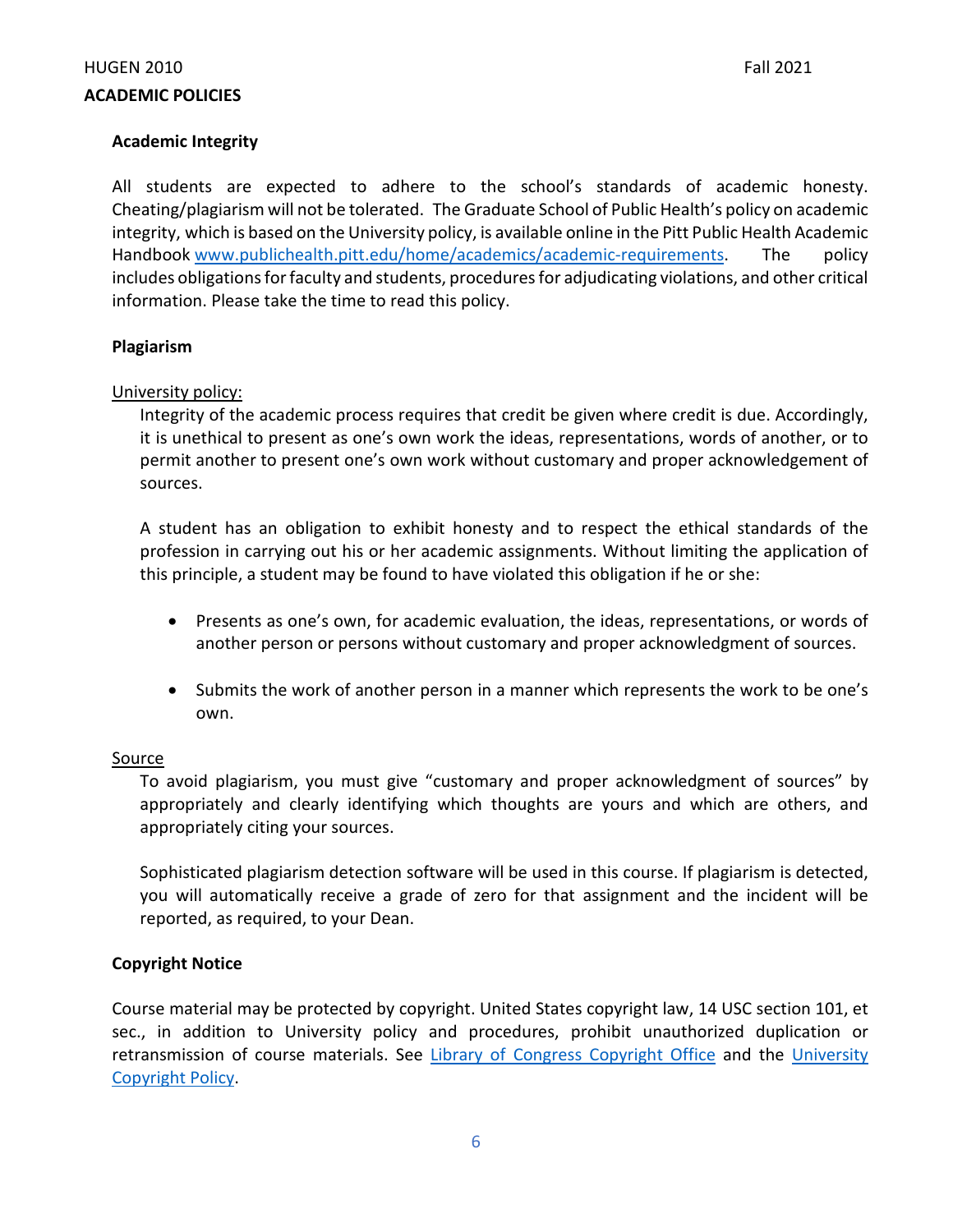## **Course Recording**

This class or portions of this class will be recorded by the instructors for educational purposes. These recordings will be shared only with students enrolled in the course via Canvas and will be deleted at the end of the course.

To ensure the free and open discussion of ideas, students may not record classroom lectures, discussion and/or activities without the advance written permission of the instructor, and any such recording properly approved in advance can be used solely for the student's own private use.

## **COVID-19 & Public Health**

In the midst of this pandemic, it is extremely important that you abide by public health regulations and University of Pittsburgh health standards and guidelines. While in class, at a minimum, this means you must wear a face covering and comply with physical distancing requirements; other requirements may be added by the University during the semester. These rules have been developed to protect the health and safety of all community members. Failure to comply with these requirements will result in you not being permitted to attend class in person and could result in a Stu dent Conduct violation. For the most up-to-date information and guidance, please visit [coronavirus.pitt.edu](http://coronavirus.pitt.edu/) and check your Pitt email for updates before each class.

#### **Disability Resources**

If you have a disability for which you are or may be requesting an accommodation, you are encouraged to contact both your instructor and the Office of Disability Resources and Services, 140 William Pitt Union, 412-648-7890/412-624-3346 (Fax), as early as possible in the term. Disability Resources and Services will verify your disability and determine reasonable accommodations for this course. For more information, visit [www.studentaffairs.pitt.edu/drsabout.](http://www.studentaffairs.pitt.edu/drsabout)

## **Sexual Misconduct, Required Reporting, & Title IX**

The University is committed to combatting sexual misconduct. As a result, you should know that University faculty and staff members are required to report any instances of sexual misconduct, including harassment and sexual violence, to the University's Title IX office so that the victim may be provided appropriate resources and support options. What this means is that as your professor, I am required to report any incidents of sexual misconduct that are directly reported to me, or of which I am somehow made aware.

There are two important exceptions to this requirement about which you should be aware:

A list of the designated University employees who, as counselors and medical professionals, do not have this reporting responsibility and can maintain confidentiality, can be found here: <https://www.diversity.pitt.edu/civil-rights-title-ix/make-report/report-form>